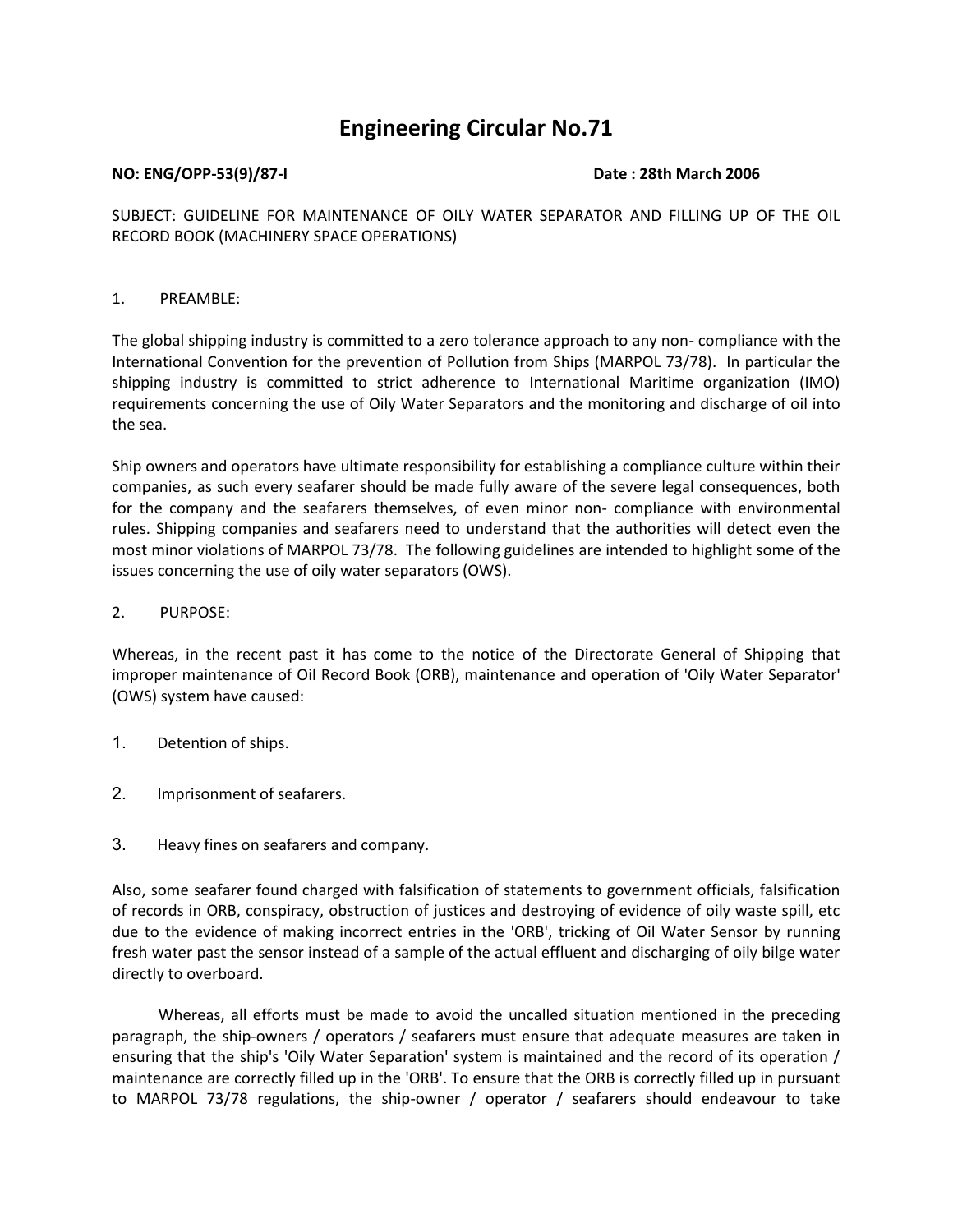cognizance of the following guideline for making correct entries in the ORB and also to ensure that all equipments related to pollution prevention are maintained at all times.

3. GUIDELINE:

3.1 general: It is to be ensured that correct entries are made in the ORB - Part 1 (Machinery space operations) in accordance with MARPOL 73/78 as amended, Annex I, Chapter-II, Regulation 9,10,11,12 and 20, all operations referred in Regulation 20 need to be recorded in ORB.

3.1.1 The ORB shall be provided and maintained on every oil tanker of 150 GT and above and on every ship of 400 GT and above other than oil tankers.

3.1.2 The ORB must be properly completed for all machinery spaces and ballasting / de-ballasting operations of fuel oil tanks must be clearly and accurately recorded.

3.1.3 Owners and their legal advisors, masters and officers are to note that, in addition to the statutory requirements covering maintenance of an ORB, this record is a valuable means of providing proof that a ship has complied with pollution prevention regulations.

3.1.4 When making entries in the ORB, the date, and the operational letter code and item number shall be inserted in the appropriate columns and the required particulars shall be recorded chronologically in the blank spaces (record of operations).

3.1.5 The entries in the ORB shall be in English.

3.1.6 Each completed operation shall be signed for and dated by the officer(s) in charge. The Master of the ship shall countersign each completed page. Upon completion of each operation/job the proper entries shall be immediately completed. In all circumstances entries in a later period must be avoided.

3.1.7 All entries in the ORB have to be recorded with indelible ink. In case a wrong entry is recorded in the ORB, it should immediately be struck through by a single line in such a way that the wrong entry is still legible. The wrong entry will be signed and the new correct entry will follow. Proof for the wrong entry is to be maintained. No empty lines are to be left between each entry. ORB to be preserved at least for three (03) years from the date of the last entry.

3.1.8 Only one official ORB is to be maintained.

3.2 ship owner / operator to ensure that:

3.2.1 Records are properly maintained and they are kept for at least 3 years.

3.2.2 Ensure that the ISM Safety Management System is implemented in true spirit

3.2.3 Minimize leakages through good house keeping and maintenance of ships machineries.

3.2.4 Ensure concerned ship staffs are familiarized with the operation / maintenance of the oily water separator (OWS) equipment.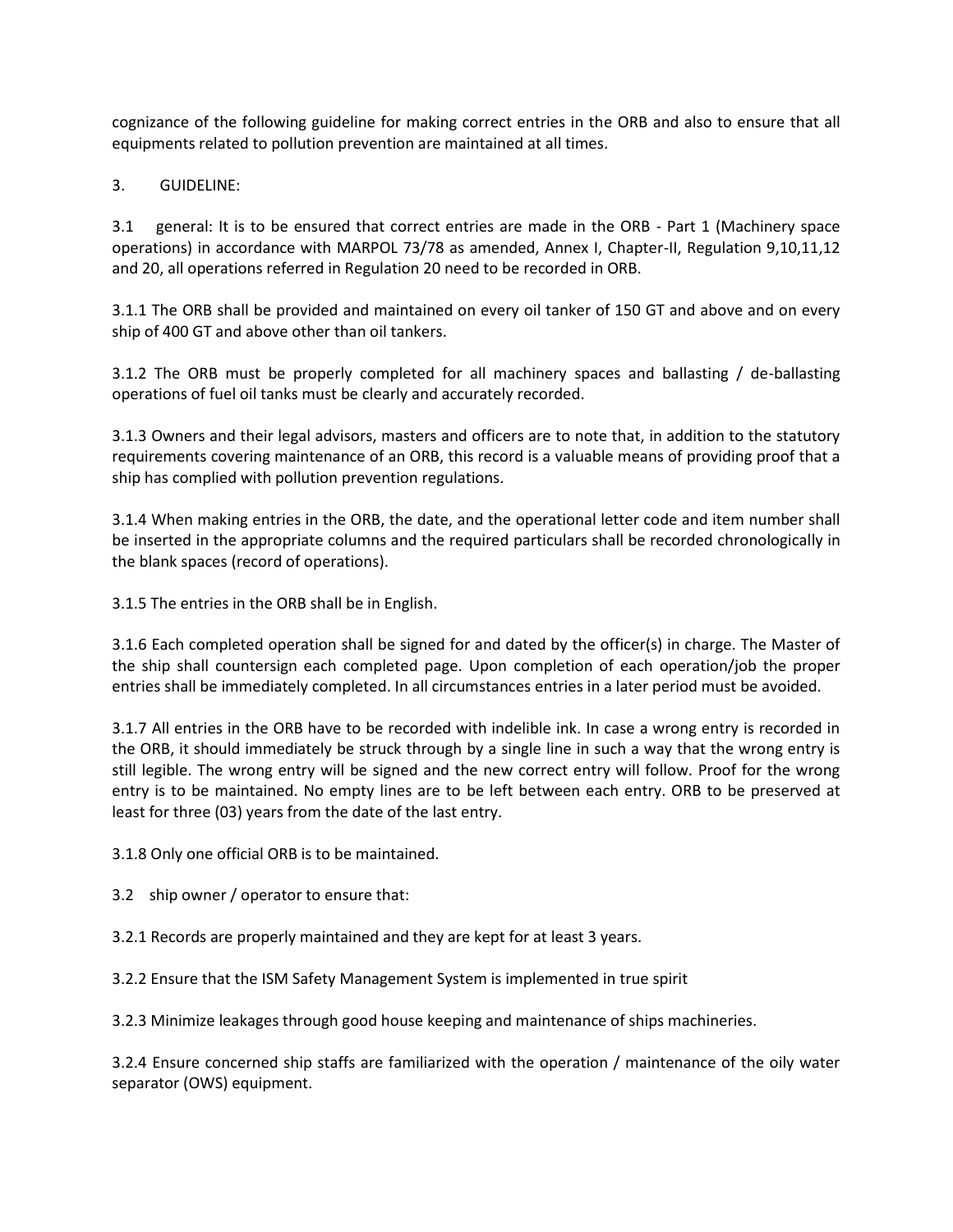3.2.5 Review maintenance records, procedures, ORB, log books and effectiveness of familiarization during internal audits.

3.2.6 Ensure that adequate spares for OWS are available onboard.

3.3 master to ensure that:

3.3.1 Records are kept for at least 3 years

3.3.2. Each page of the ORB is properly dated and signed by Master. Each entry is correct as per format stipulated in MARPOL 73/78 as amended, Annex I, Chapter IV, Appendix III and in line with the other logs on board.

3.3.3 The Chief Engineer is promptly informed when the vessel enters or exits from a "special area" as stipulated in MARPOL 73/78 as amended, Annex I, Chapter II, Reg. 10.

3.3.4 Supplement to IOPP Certificate Form A is properly filled out (tanks & capacities). Any discrepancies are to be immediately brought to the notice of the Company / Administration and to ensure that corrective action (s) are taken.

3.4 Chief Engineer Officer to ensure that:

3.4.1 All operations stipulated in MARPOL 73/78, as amended, Annex I, Chapter II, Reg. 20 are properly recorded in the ORB.

3.4.2 Each entry is correct, as per format stipulated in MARPOL 73/78 as amended, Annex I, Chapter IV, Appendix Ill, is properly recorded and is in line with the other logs on board and properly signed.

3.4.3 Records are kept for at least 3 years.

3.4.4 Manuals and certificate for Bilge water separator and Bilge water 15-ppm automatic stopping device are available.

3.4.5 Bilge and incineration system (piping, cabling and equipment) are always in good operation, properly monitored and maintained.

3.5. Items to be recorded in ORB:

The list of items of machinery space operations that are to be recorded in the ORB are listed in Appendix III of Annex I of MARPOL 73/78. The items have been grouped into operational sections, each of which is denoted by a letter code (A through I). When making entries in the ORB, the date, the operational (letter) code and item number shall be inserted in the appropriate columns and the required particulars shall be recorded chronologically in the column 'record of operations'. Each completed operation shall be signed and dated by the officer(s) in charge and each completed page shall be signed by the Chief Engineer Officer and master of the ship.

Note: The accuracy of entries in the ORB will depend on the accuracy of tank measurement devices, temperature variations and tank clingage. Do not make any declaration, which is not carried out.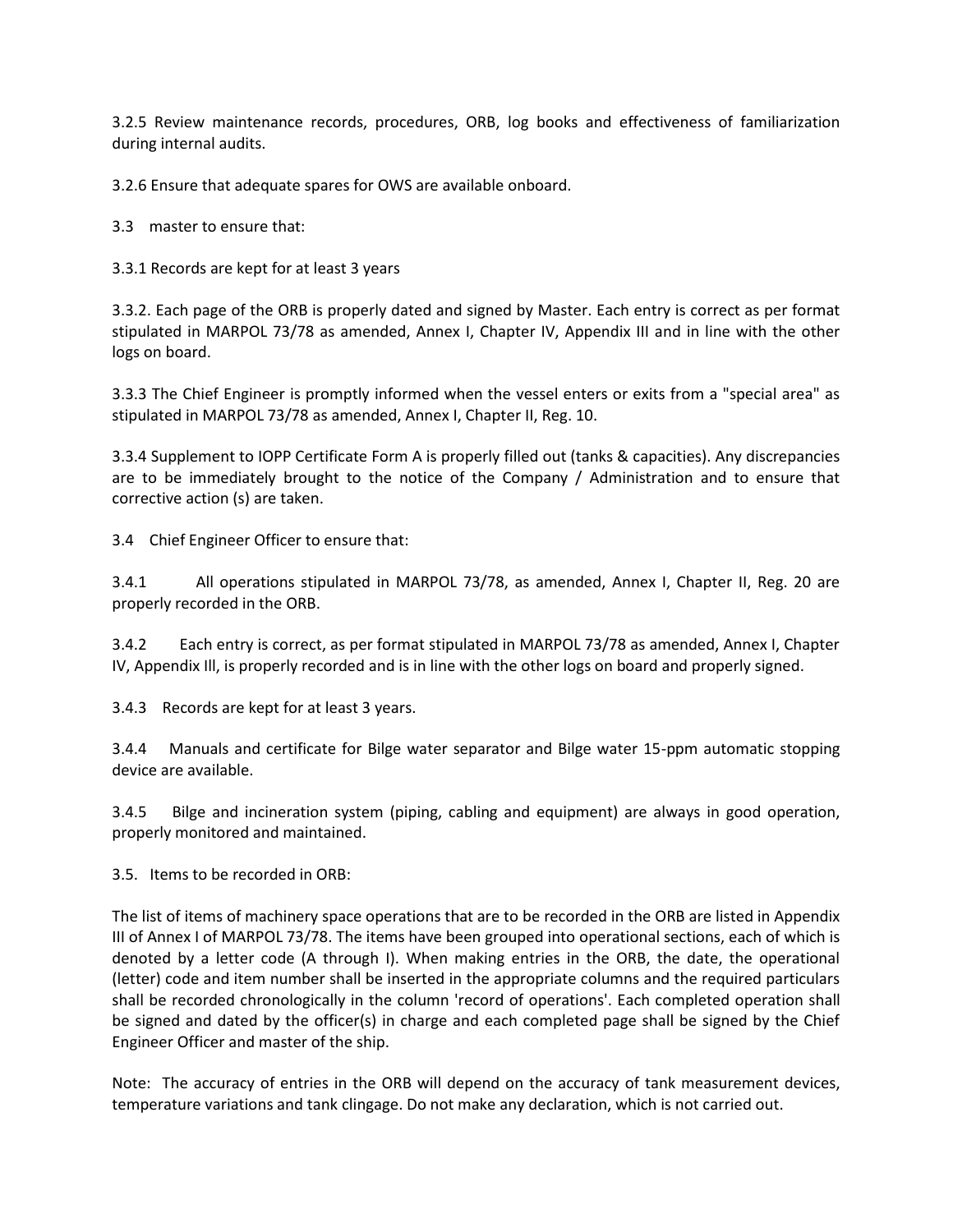# A. BALLASTING AND/OR CLEANING OF FUEL OIL TANKS

1. Identity of tank(s) ballasted and/or cleaned.

2. Whether cleaned since it last contained oil and, if not, type of oil previously carried. Date of last cleaning - oil commercial name, density and/or viscosity

- 3. Cleaning process:
- .1 Position of ship and time at the start and completion of cleaning;

.2 Identify tank(s) in which one or another method has been employed (rinsing through, steaming, cleaning with chemicals, type and quantity of chemicals used);

.3 Identity of tank(s) into which cleaning water was transferred (Quantity of cleaning water to be recorded as well

- 4. Ballasting:
- .1 Position of ship and time at the start and completion of ballasting;
- .2 Quantity of ballast if tanks are not cleaned;

B. DISCHARGE OF DIRTY BALLAST OR CLEANING WATER FROM FUEL OIL TANKS REFERRED UNDER SECTION (A).

- 1. Identity of tank(s) discharged.
- 2. Position of ship at start of discharge.
- 3. Position of ship on completion of discharge.
- 4. Ship's speed(s) during discharge.
- 5. Method of discharge:
- .1 Through 15 ppm equipment;
- .2 To reception facilities.
- 6. Quantity discharged.

C. COLLECTION AND DISPOSAL OF OIL RESIDUES (SLUDGE)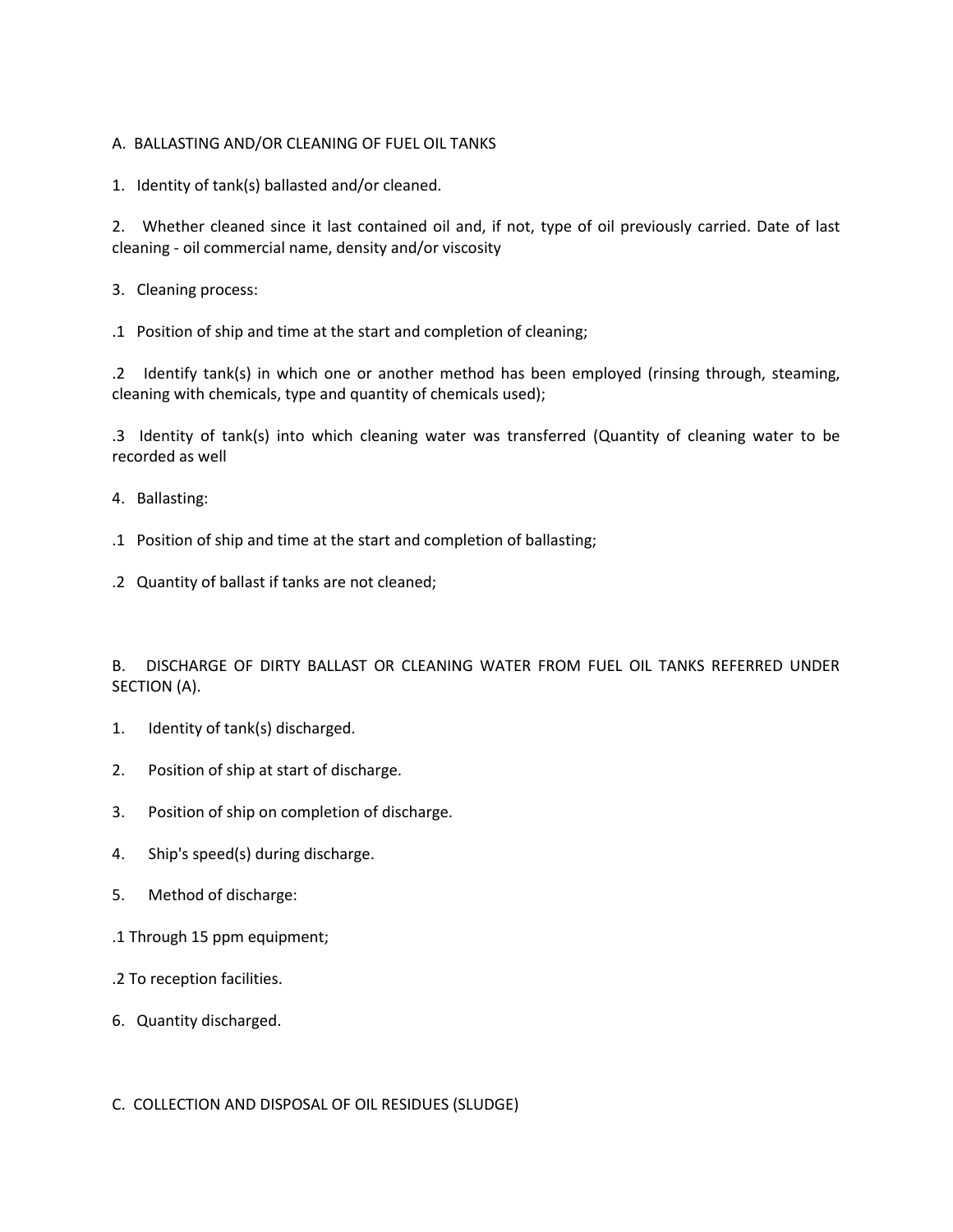# 1. Collection of oil residues.

Quantities of oil residues (sludge) retained on board at the end of a voyage, but not more frequently than once a week. When ships are on short voyages, the quantity should be recorded weekly (Only in tanks listed in item 3 of form A and B of the supplement to the IOPP Certificate).

.1 Separated sludge (sludge resulting from purification of fuel and lubricating oils) and other residues, if applicable:

- Identity of tank(s) as per IOPP Supplement, Form B
- Capacity City of tank(s) in cubic meters
- Total quantity of retention in cubic meters

(Approximate quantity of sludge generation could be 0.8% of HFO daily consumption plus 0.5 % of DO daily consumption)

.2 Other residues (such as oil residues resulting from drainage, leakage, exhausted oil, etc. in the machinery spaces), if applicable due to tank arrangement in addition to I above:

- Identity of tank(s) as per IOPP Supplement, Form B
- Capacity of tank(s)in cubic meters

Total quantity of retention (Anticipated daily quantity 15 Ltrs. / 1000 KW of actual ME Power for Diesel Engines only).

(Record used oils or other liquids of hydrocarbon origin, which due to degradation cannot be used any more. Entries must be done at the end of each voyage but not more frequently than once per week in case of short voyages).

2. Methods of disposal of residue.

State quantity of oil residues disposed of, the tank(s) emptied and the quantity of contents retained:

- .1 To reception facilities (identify port);
- .2 Transferred to another (other) tank(s) (indicate tank(s) and the total content in the tank(s));
- .3 Incinerated (indicate total time of operation);
- .4 Other method (state which)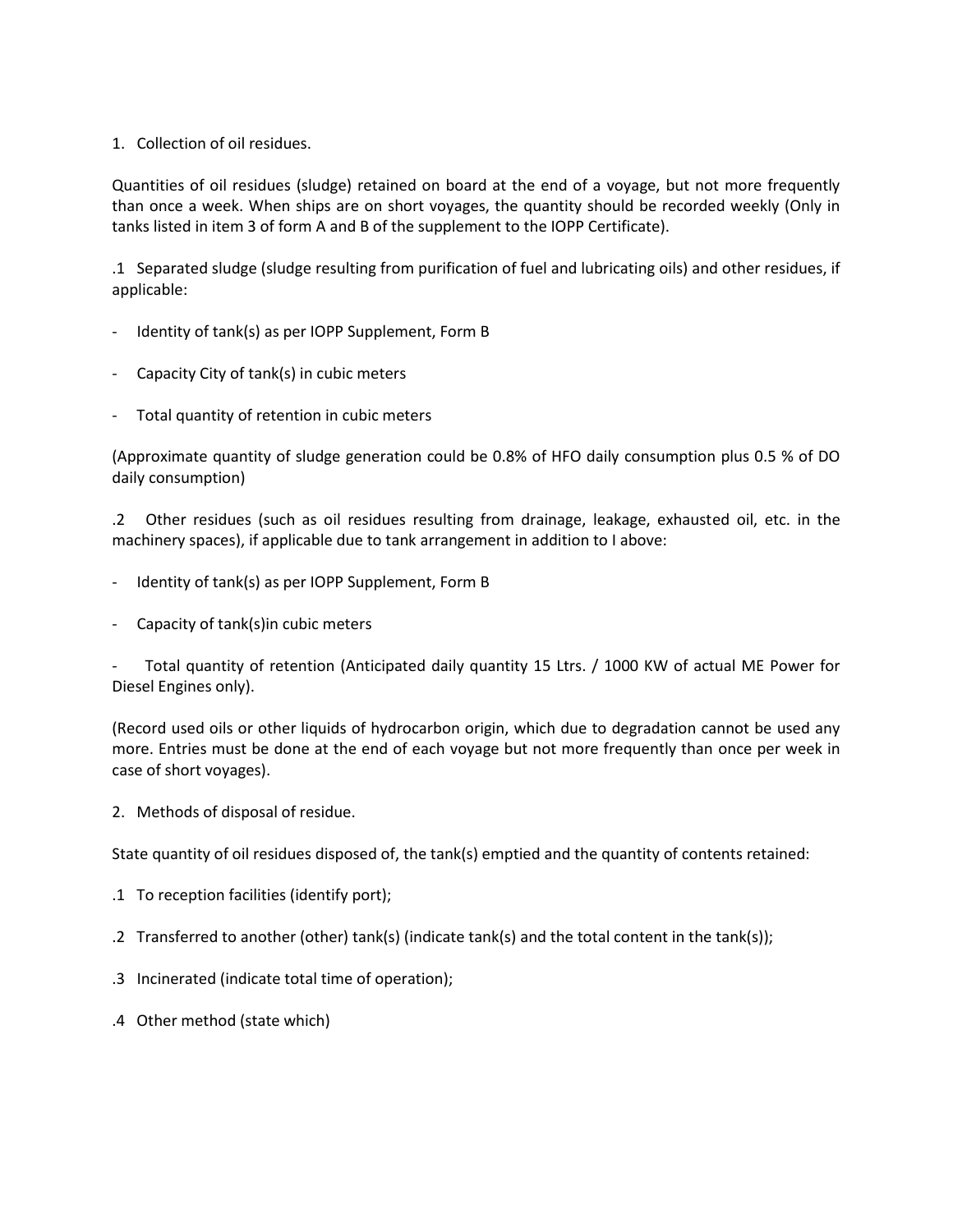D. NON-AUTOMATIC DISCHARGE OVERBOARD OR DISPOSAL OTHERWISE OF BILGE WATER WHICH HAS ACCUMULATED IN MACHINERY SPACES

- 1. Quantity discharged or disposed of.
- 2. Time of discharge or disposal (start and stop).
- 3. Method of discharge or disposal:
- .1 Through 15 ppm equipment (state position at start and end);
- .2 To reception facilities (identify port);

.3 Transfer to slop tank or holding' tank (indicate tank(s); state quantity transferred and the total quantity retained in tank(s)).

(Bilge water is originating from leaking water seals of pumps, stern tube, leaking pipes/flanges of fuel oil, steam, sea water, Fresh water, boiler water systems. The anticipated quantity depends on many factors (ER condition and maintenance, crew competence, age of" vessel, etc.Guidance on daily bilge water quantity can be reported as: 0.5 m3 for 40-3000 GT, 1.5 m3 for 3000-5000 GT, 2.5 m3 for 5000-7000 GT, 4 m3 for 7000-10000 GT, 6 m3 for above 10000 GT, For oil sealed stern lube these values should be reduced by 50%. Incase of transfer to reception facilities, the Ships' masters should obtain from the operator of the reception facilities, which include barges and tank trucks, a receipt or certificate detailing the quantity of tank washings, dirty ballast, residues or oily mixtures transferred, together with the time and date of the transfer. This receipt or certificate, if attached to the ORB , may aid the master of the ship in proving that his ship was not involved in a pollution incident. The receipt or certificate should be kept together with the ORB).

# E. AUTOMATIC DISCHARGE OVERBOARD OR DISPOSAL OTHERWISE OF BILGE WATER WHICH HAS ACCUMULATED IN MACHINERY SPACES

1. Time and position of the ship when the system was put into automatic mode of operation for discharge overboard.

2. Time when the system was put into automatic mode of operation for transfer of bilge water to holding tank (identify tank)

- 3. Time when the system was put into manual operation
- 4. Method of discharge overboard:
- .1 Through 15-ppm equipment

(This section to be referred when the ships bilge system is provided with floater switches in the bilge wells activating " automatic" bilge water transfer to the bilge water holding tank or with floater switches in the bilge water holding tank activating " automatic" bilge water discharge overboard through the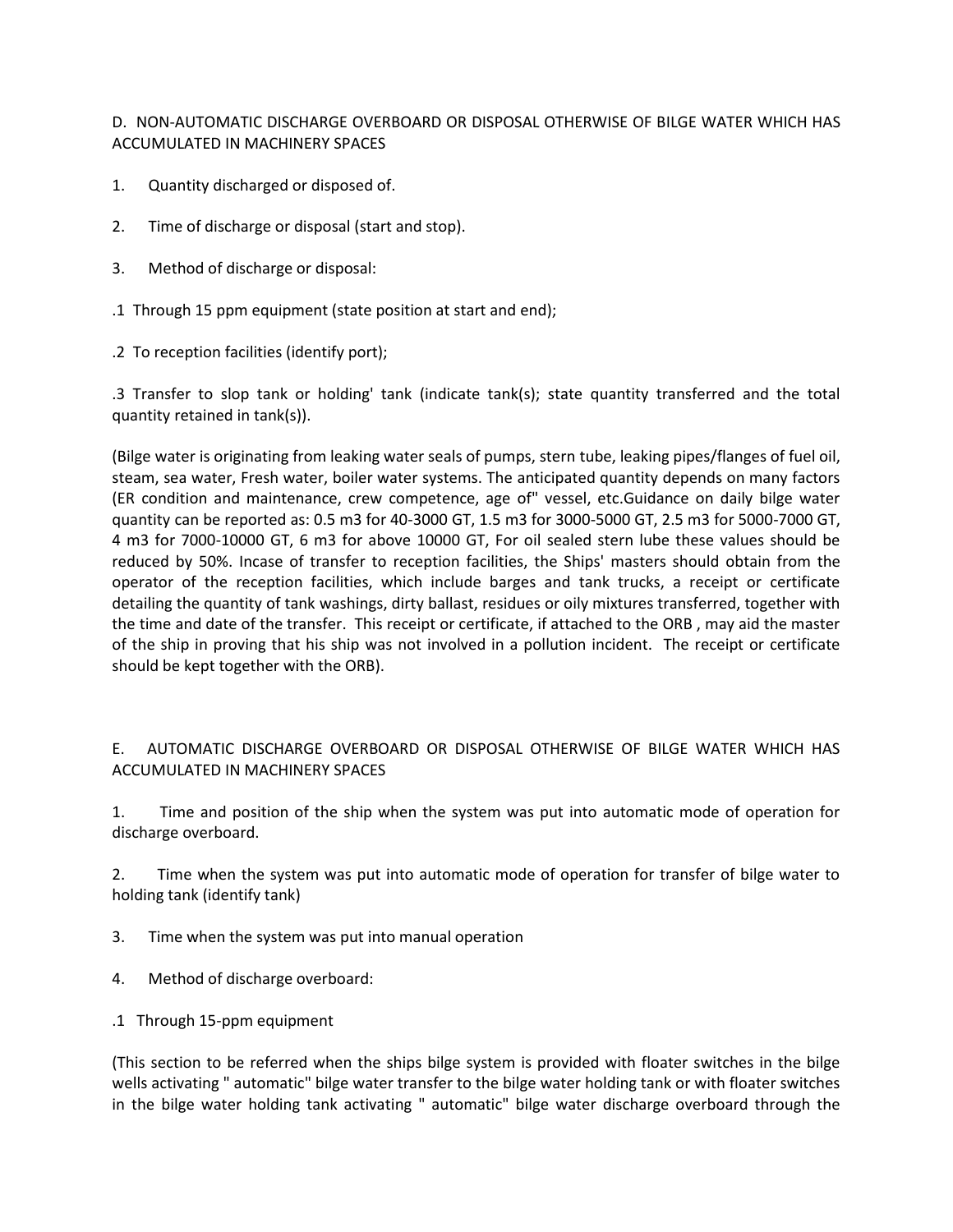bilge water separator. Otherwise, Bilges are normally emptied under D 15 through the 15-ppm equipment).

# F. CONDITION OF OIL DISCHARGE MONITORING AND CONTROL SYSTEM

- 1. Time of system failure (and total quantity in tank).
- 2. Time when system was made operational
- 3. Reasons for failure

# G. ACCIDENTAL OR OTHER EXCEPTIONAL DISCHARGE OF OIL

- 1. Time of occurrence
- 2. Place or position of the ship at the time of occurrence
- 3. Approximate quantity and type of oil
- 4. Circumstances of discharge or escape, the reasons therefore and general remarks.

# H. BUNKERING OF FUEL OR BULK LUBRICATING OIL

- 1. Bunkering:
- .1 Place of bunkering
- .2 Time of bunkering
- .3 Type and quantity of oil and identity of tank(s) (state quantity added and total content of tank(s))

.4 Type and quantity of lubricating oil and identity of tank(s) (state quantity added and total content of tank (s))

# I. ADDITIONAL OPERATIONAL PROCEDURES AND GENERAL REMARKS

# 3.6 Checks to be made:

3.6.1 With respect to IOPP Certificate - Supplement to IOPP certificate: Form A for ships other than oil tankers (Appendix 7.3) Form B for oil tankers (Appendix 7.4) - see that The Bilge separator throughput as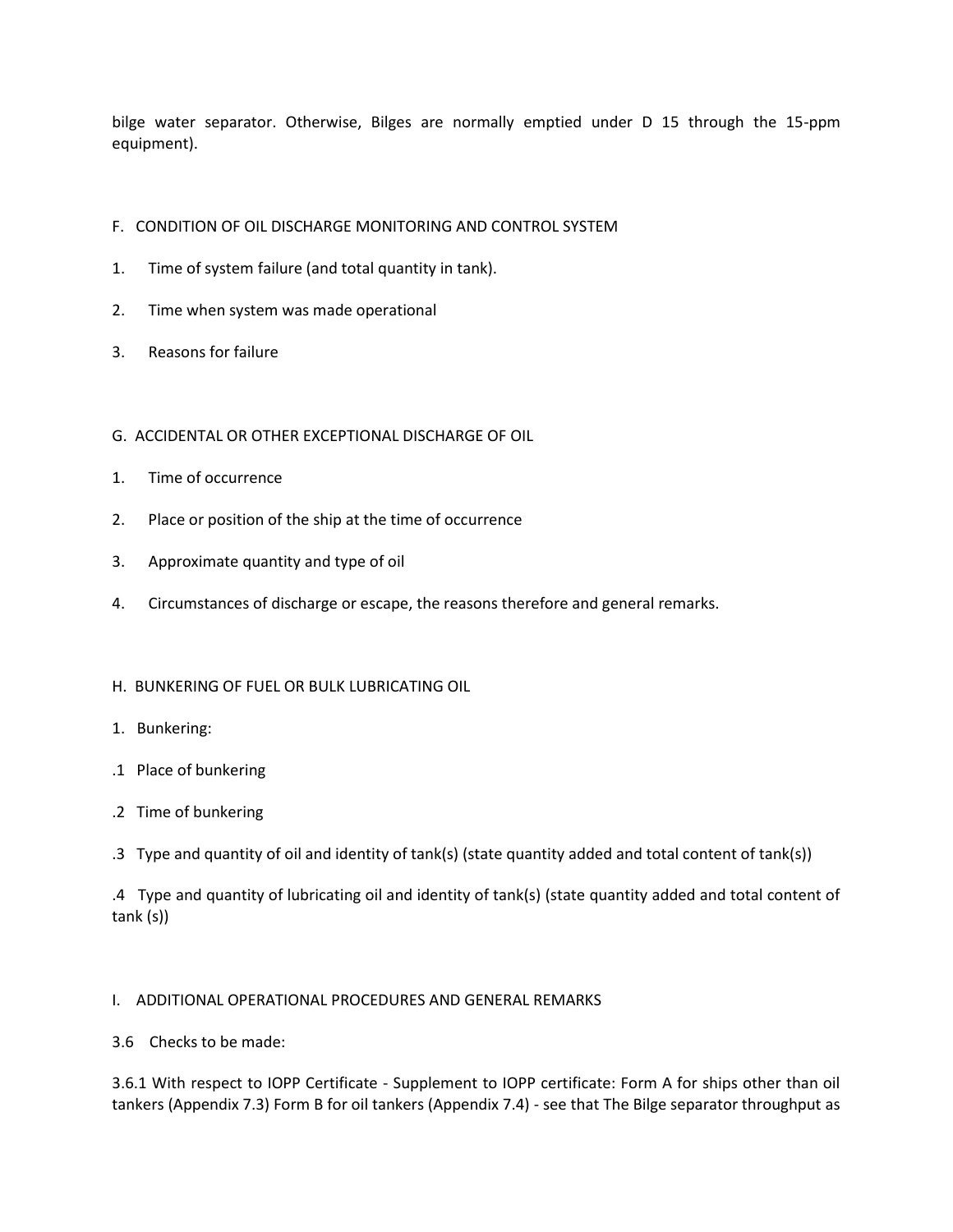stated in paragraph 2.5 matches with the throughput as mentioned in the manufacturer's manual and type certificate, Oil residue (sludge) tanks that are covered in paragraph 3.1 includes all tanks including incinerator sludge tank, HFO/DO/LO separators sludge tanks, stuffing box LO drain tank etc (maintain record of all these tanks), Bilge water holding tanks is covered in paragraph 3.3 unless if a waiver of Reg 16 is valid (then 2.6.2.), Oil residues (sludge) incinerator capacity is stated in paragraph 3.2.1 and in accordance with manufacturer's manual and type certificate, If auxiliary boiler is used to burn Oil Residue (sludge) paragraph 3.2.2 should be marked and in accordance with burner's manual and piping system.

3.6.2 With respect to Sludge collection, pumping, incineration - See that the entry under C 11.1 for total sludge retention quantity on board at the end of voyage is approximately  $=$  Sludge produced- (sludge incinerated and/or burned in aux boiler), Sludge daily quantity from purifiers is approximately = (0.008 up to 0.0 I) x HFO consumption + 0.005 x DO consumption, Sludge from HFO tanks about 15 It / 1000 KW per day, Note following while filling up ORB

1. C 12.3: Sludge incinerated should never be more thasn the capacity of the Incinerator: consider Incinerator capacity as mentioned in IOPP Certificate, Form A 3.2.1.

2. C 12.4: Sludge burned in aux. boiler only when IOPP certificate, Form A or B 3.2.3 is ticked

3. E 17, D 13: Bilge water separator capacity as per 10PP certificate Form A 2.5

4. D 15.2, E 19.1: Bilge water separator capacity as per IOPP Certificate Supplement Form A or B 2.5

5. D 15.2, E 19.1: any overboard discharge quantity must be less than the maximum separator throughput.

6. D 15.3: Ensure entry is made at least once per week of transfer and ROB for bilge water.

7. Discharge within special area as defined in MARPOL 73/78 as amended, Annex I, Chapter 11, Reg. 10 ONLY when discharge is made through 15-ppm control equipment, bilges free of cargo slops, ship en route

8. Record of Section E is made only when auto-start system activation with floater switches in bilge wells or bilge water holding tank is provided, certified and is operational, otherwise use section D.

3.6.3 Prior arrival in port - see that: ORB is readily available with record of 3 years from the last entry and duly filled in and signed till the date arriving in port, Engine bilges/sludge overboard valve sealed/locked, Clean Oily Water Separator, if required and ensure availability of spare filter, test operation of 15-ppm 3-way valve, carry out test of Incinerator and ensure all engineer officers are familiarized with the correct operation of Incinerator, ensure shore pumping arrangement and shore connection flange are properly maintained and in a working condition, ensure Certificates available for incinerator, ODME, bilge water separator, 15-ppm control equipment.